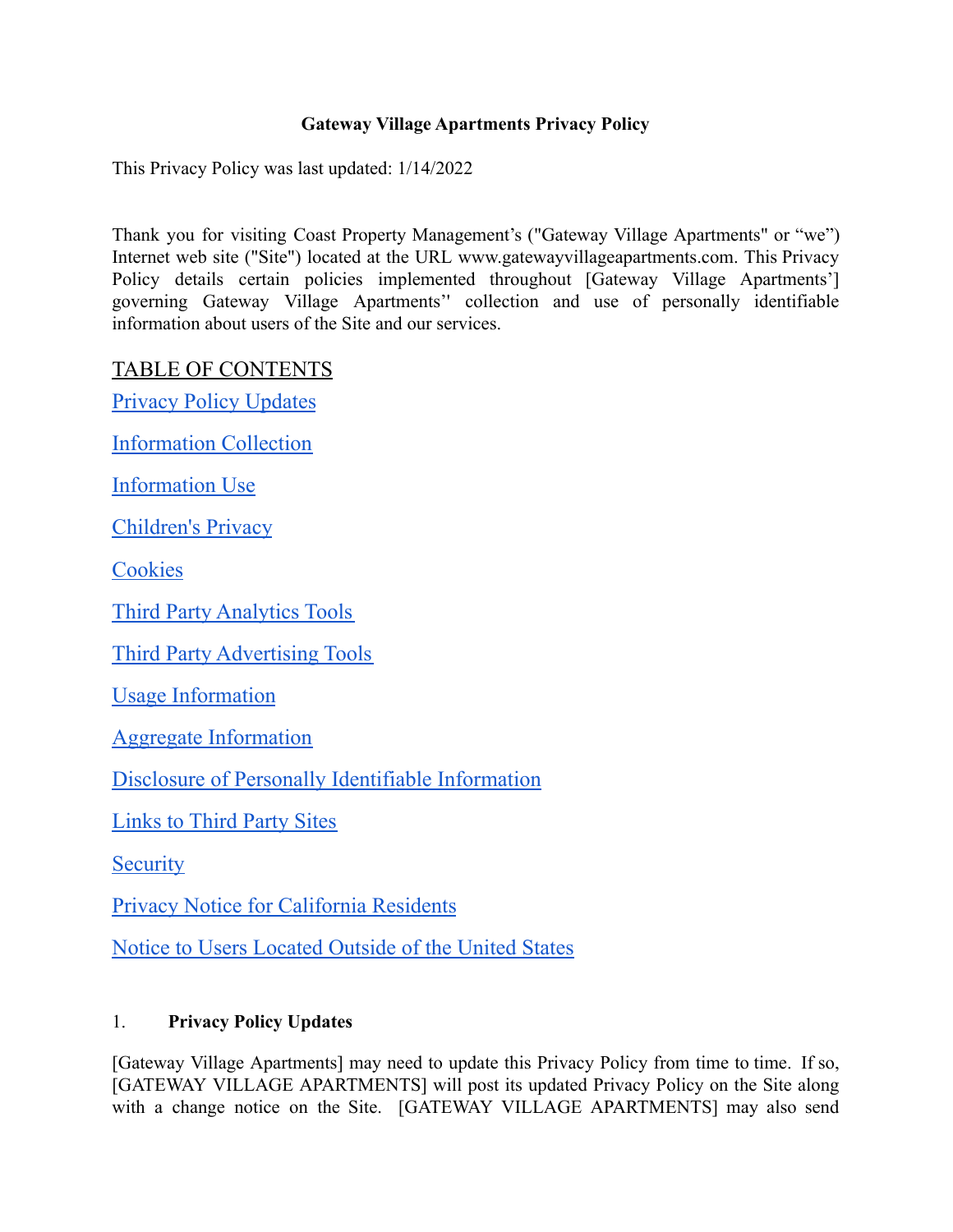registered users of our services a notice that this Privacy Policy has been changed. [GATEWAY VILLAGE APARTMENTS] encourages you to review this Privacy Policy regularly for any changes. Your continued use of this Site and/or services and/or your continued provision of personally identifiable information to us after the posting of such notice will be subject to the terms of the then-current Privacy Policy.

# <span id="page-1-0"></span>**2. Information Collection**

In certain sections of this Site, we may require you to submit your personally identifiable information to us, and we may invite you to submit questions, comments and request information. In addition to any personal information that you may voluntarily provide, the Site collects information using cookies and other third-party tools. Please refer to the sections below on "Cookies" and "Third Party Analytics Tools" and "Third Party Advertising Tools" for more information about the information these tools collect and use.

Due to the nature of some of our services, you may provide us with personally identifiable information such as your name, email address, username, password, address, phone number, and other contact information that you voluntarily transmit with your communication to us.

# <span id="page-1-1"></span>**3. Information Use**

We may use your personally identifiable information to deliver our services or information you have requested, verify your authority to enter certain password protected areas of the Site, verify that you are a customer or prospective customer, send you information that you have signed up to receive, notices about our products and/or services that you have used or that may be of interest to you and notices about events, and improve the content and general administration of the Site and our services.

If you are a user of our services, we may use your personally identifiable information to provide the services to you.

# <span id="page-1-2"></span>4. **Children's Privacy**

[GATEWAY VILLAGE APARTMENTS] recognizes the privacy interests of children and we encourage parents and guardians to take an active role in their children's online activities and interests. Neither the Site nor our services are intended for children under the age of 16. [GATEWAY VILLAGE APARTMENTS] does not target its services or this Site to children under 16. [GATEWAY VILLAGE APARTMENTS] does not knowingly collect personally identifiable information from children under the age of 16.

## <span id="page-1-3"></span>5. **Cookies**

We use both session ID cookies and persistent cookies. A session ID cookie expires when you close your browser. A persistent cookie remains on your hard drive for an extended period of time. You can remove persistent cookies by following directions provided in your Internet browser's "help" file.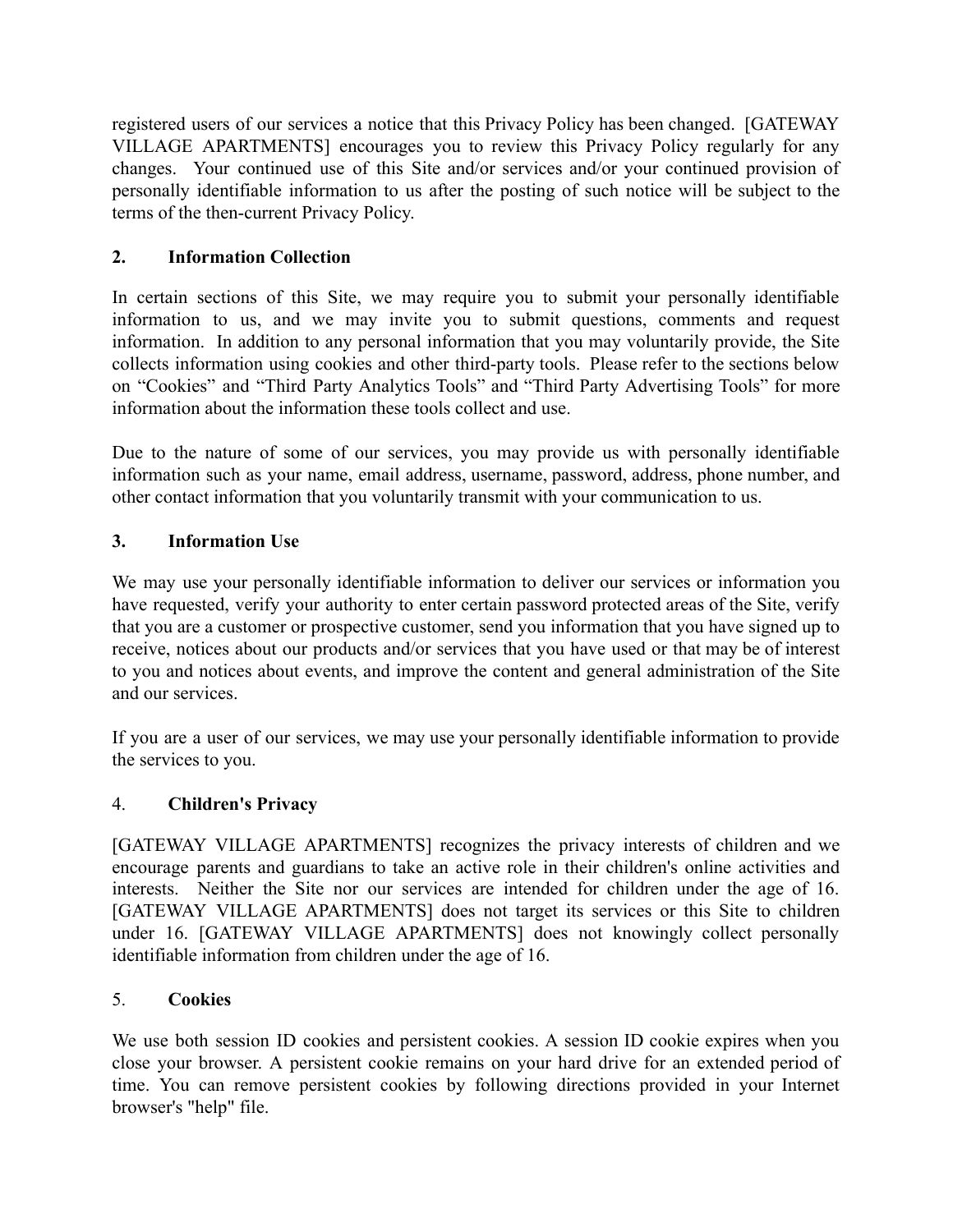On the Site, we use session cookies to make it easier for you to navigate the Site by remembering your locale preferences and to improve and track the overall Site experience. For the Site, we set a persistent cookie to authenticate your login and authorization to use the services. Persistent cookies enable us to track, store and target the interests of our users to enhance the experience on the Site. If you reject cookies, you may still use the Site, but your ability to use some areas of the Site may be limited.

# <span id="page-2-0"></span>6. **Third Party Analytics Tools**

Beyond the personally identifiable information you voluntarily provide to us directly, [GATEWAY VILLAGE APARTMENTS] utilizes analytics tools including third party technologies, such as Google Analytics, to collect information utilizing cookies. Certain types of information, including geolocation, device type, onsite website usage and behavior, demographic data, and purchase history, is collected and aggregated across [GATEWAY VILLAGE APARTMENTS] Site users for our analysis and advertising efforts.

# <span id="page-2-1"></span>7. **Third Party Advertising Tools**

[GATEWAY VILLAGE APARTMENTS] uses Google Analytics and Google Ads and similar types of technologies to display relevant advertisements to users who have previously visited the Site. Referred to as remarketing or retargeting, [GATEWAY VILLAGE APARTMENTS] may utilize previous session information to serve display advertisements to you on the Site and based on such session information Google may set a cookie and serve ads to you on third party websites on the Google Display Network. Third party vendors such as Google may display [GATEWAY VILLAGE APARTMENTS] ads on websites across the Internet. Aggregated user data may be utilized to create remarketing/retargeting "lists," or groups of users with similar onsite behaviors or demographics. [GATEWAY VILLAGE APARTMENTS] also uses Google tools to display advertisements to users based on their inferred interests and demographics.

Users may learn more about Google's use of cookies by visiting the Google Privacy and Terms page at http://www.google.com/policies/. You may opt out of being tracked by Google Analytics by i) Turning off cookies in the preferences settings in your browser ii) Downloading the Google Analytics opt-out browser add on available at: https://tools.google.com/dlpage/gaoptout/ iii) Opting out of user interest and demographic categories in the Settings for Google Ads feature to manage or opt out of Google interest based ads at: or iv) Managing cookies used for online advertising across multiple companies at the US-based Network Advertising Initiative at http://www.networkadvertising.org/choices/.

# <span id="page-2-2"></span>**8. Usage Information**

We automatically collect information about your interactions with the Site, including information about the device you use to interact with and/or access the Site, such as: IP address, access dates and times, information about your approximate location (as determined through your IP address), hardware and software information, mobile, computer or hardware device information (e.g.,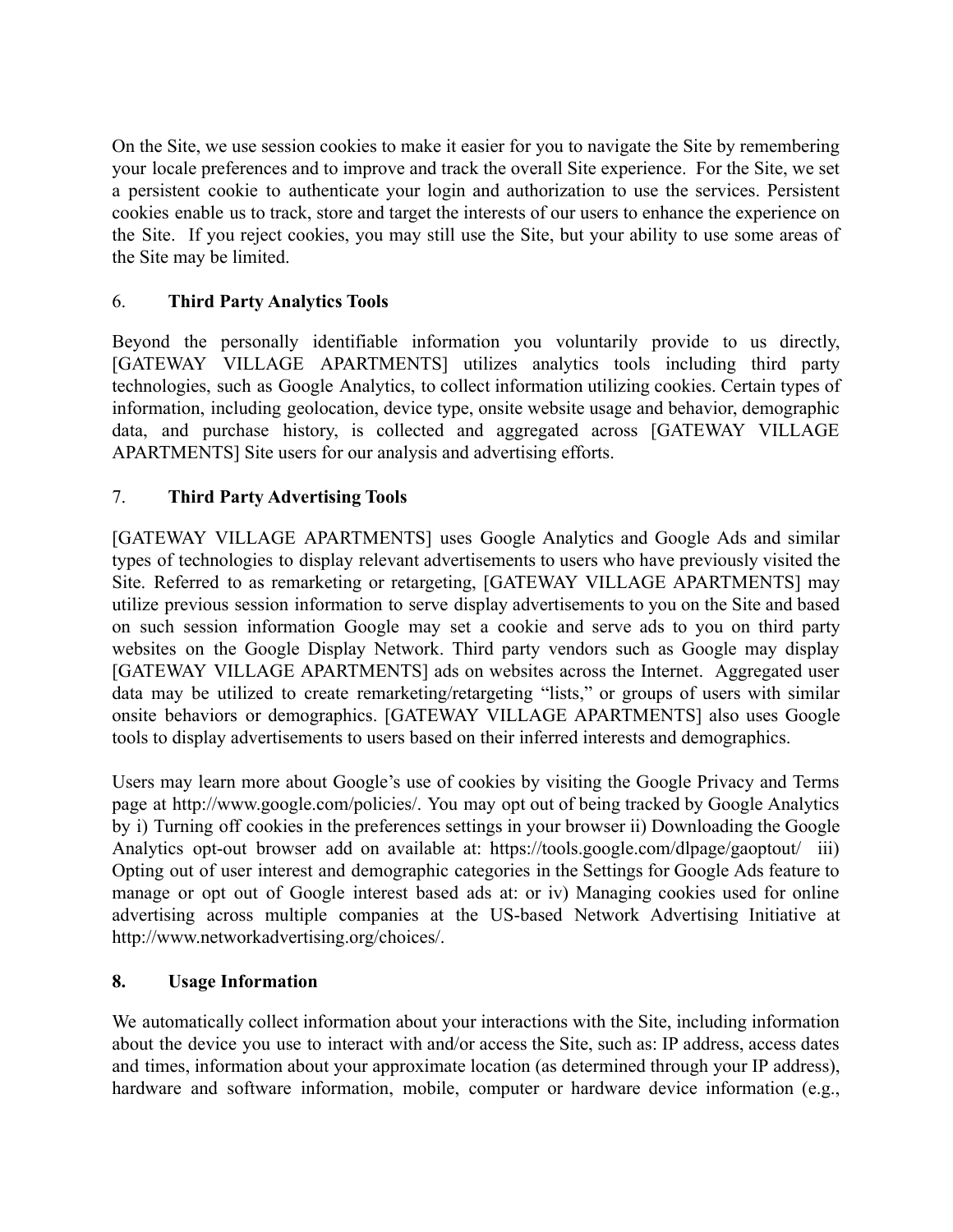operating system version, Hardware model, IMEI number and other unique device identifiers, MAC address, and device settings), device event information, and crash data. This information allows [GATEWAY VILLAGE APARTMENTS] to understand how you've used the Site (which may include administrative and support communications with us or whether you have clicked on links to External Web Sites), and other actions you have taken in connection with your use of the Site. We automatically collect log data when you access and use the Site, even if you have not created an account or logged in.

# <span id="page-3-0"></span>9. **Aggregate Information**

We may collect and track the total number of visitors to the Site, the number of visitors to each page of the Site, External Web Sites (defined below) linked to and other aggregated data collected through our services and we may analyze this data for trends and statistics in the aggregate but such information will be maintained, used and disclosed in aggregate form only and it will not contain personally identifiable information. We may use such information for purposes such as analyzing trends, administering the Site, and to understand how users interact with the Site.

# <span id="page-3-1"></span>10. **Disclosure of Personally Identifiable Information**

We may provide your personally identifiable information and the data generated by cookies and third party analytics tools and the aggregate information to the vendors and service agencies that we may engage to assist us in providing our services to you. For example, we engage with G5 Search Marketing, Inc. to assist us in creating and hosting this Site.

We will disclose your personally identifiable information if we reasonably believe we are required to do so by law, regulation or other government authority or to assist in any investigation, to protect our or our users' rights or to enforce our terms of use. We will not sell your personally identifiable information to any company or organization except we may transfer your personally identifiable information to a successor entity upon a merger, consolidation or other corporate reorganization in which [GATEWAY VILLAGE APARTMENTS] participates or to a purchaser of all or substantially all of [GATEWAY VILLAGE APARTMENTS]'s assets to which this Site relates.

# <span id="page-3-2"></span>11. **Links to Third Party Sites**

The Site may provide links to other Web sites or resources over which [GATEWAY VILLAGE APARTMENTS] does not have control ("External Web Sites"). Such links do not constitute an endorsement by [GATEWAY VILLAGE APARTMENTS] of those External Web Sites. You acknowledge that [GATEWAY VILLAGE APARTMENTS] is providing these links to you only as a convenience, and further agree that [GATEWAY VILLAGE APARTMENTS] is not responsible for the content of such External Web Sites. Your use of External Web Sites is subject to the terms of use and privacy policies located on the linked to External Web Sites.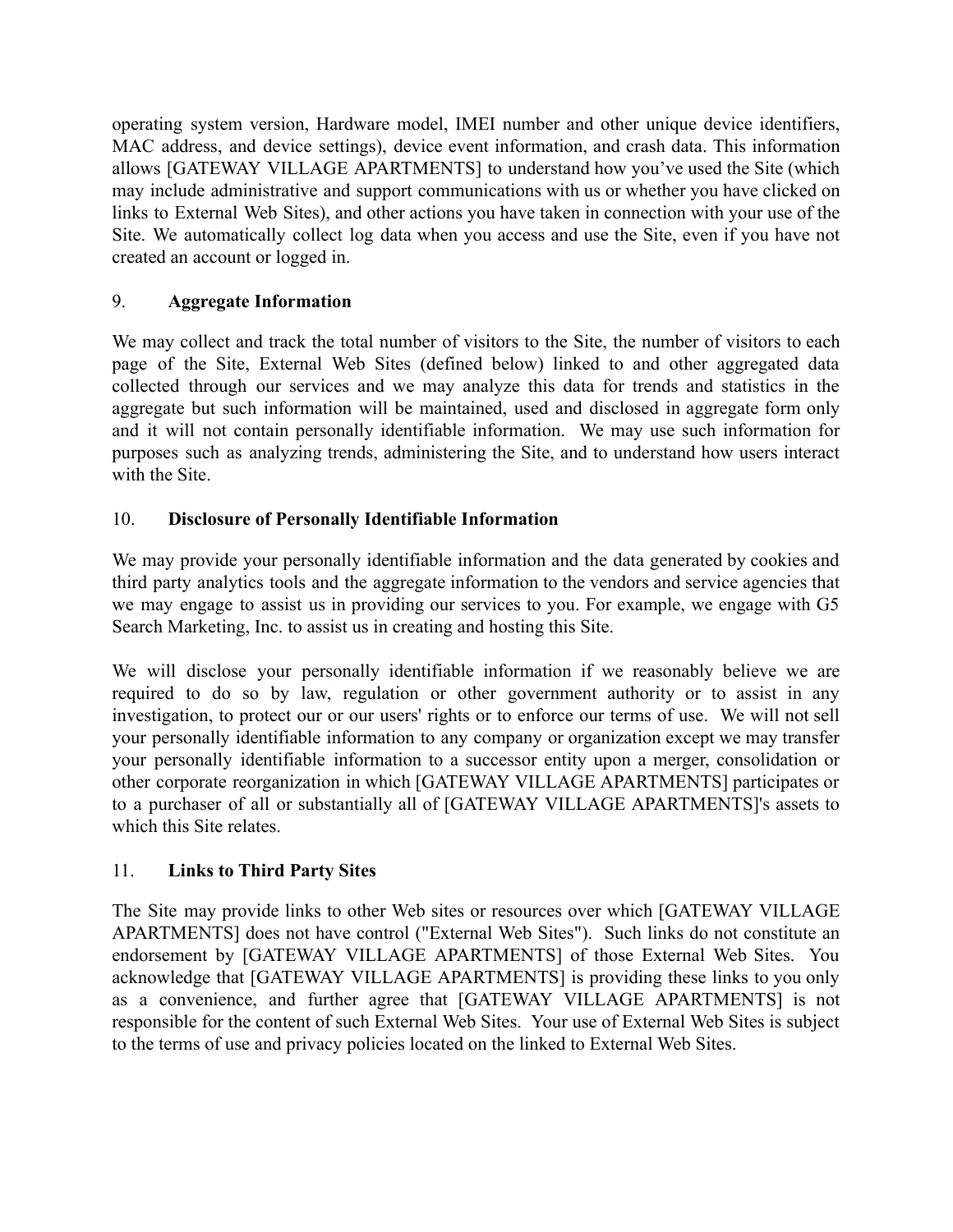## <span id="page-4-0"></span>12. **Security**

We may employ industry standard procedural and technological measures that are reasonably designed to help protect your personally identifiable information from loss, unauthorized access, disclosure, alteration or destruction. [GATEWAY VILLAGE APARTMENTS] may use, without limitation, firewalls, password protection, secure socket layer, and other security measures to help prevent unauthorized access to your personally identifiable information.

## <span id="page-4-1"></span>**13. Privacy Notice for California Residents**

This section supplements the information provided in the Privacy Policy above and applies only to visitors and users who are residents of the state of California.

If you have questions or concerns about any of the information provided in this Privacy Notice for California Residents, please contact us using the information provided in the "Contact Us" section of this Privacy Policy below.

## Personal Information We Collect

For purposes of this section "personal information" means information that identifies, relates to, describes, is reasonably capable of being associated with, or could reasonably be linked, directly or indirectly, with a particular consumer or household. Personal information does not include:

- information that is lawfully made available from federal, state, or local government records;
- de-identified or aggregated information; and
- information excluded from the scope of the California Consumer Privacy Act of 2018 ("CCPA") such as health or medical information covered under the Health Insurance Portability and Accountability Act of 1996 ("HIPAA") and financial information covered under the Fair Credit Reporting Act ("FCRA") or Gramm-Leach Bliley Act ("GLBA").

In the last twelve (12) months, we have collected the categories of personal information described in the table below.

| Category            | Examples                        | Collected |  |
|---------------------|---------------------------------|-----------|--|
| 1. Identifiers      | Real name (such as first name)  | Yes       |  |
|                     | and last name); alias, postal   |           |  |
|                     | address, unique personal        |           |  |
|                     | identifier, online identifier,  |           |  |
|                     | internet protocol (IP) address, |           |  |
|                     | email address, account name,    |           |  |
|                     | social security number,         |           |  |
|                     | driver's license number,        |           |  |
|                     | passport number, or other       |           |  |
|                     | similar identifiers.            |           |  |
| 2. Customer Records | Name, signature, Social         | Yes       |  |
| Information         | Security number, physical       |           |  |
|                     | characteristics or description, |           |  |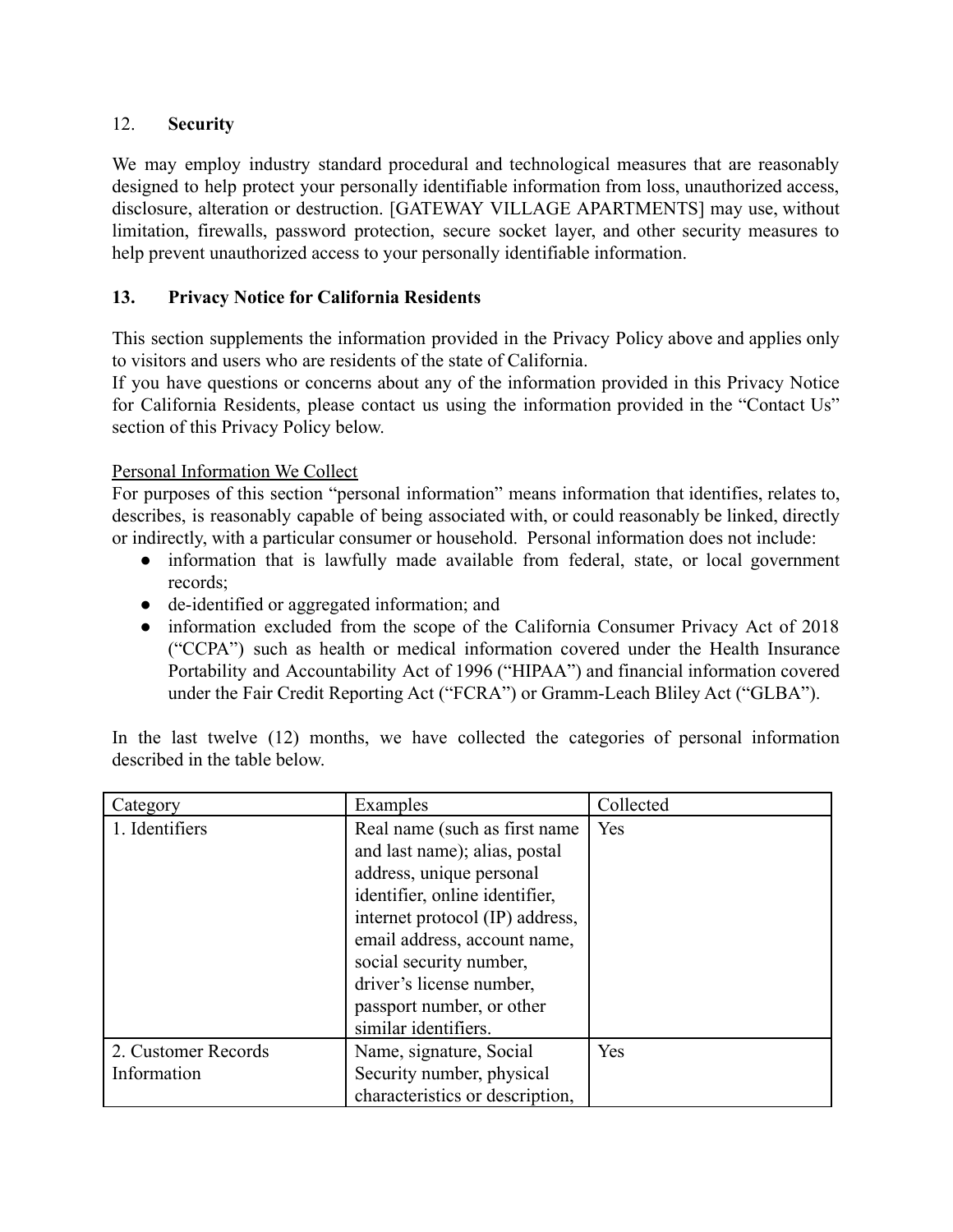|                                 | address, telephone number,         |                |
|---------------------------------|------------------------------------|----------------|
|                                 | passport number, driver's          |                |
|                                 | license or state identification    |                |
|                                 | card number, insurance policy      |                |
|                                 | number, education,                 |                |
|                                 | employment, employment             |                |
|                                 |                                    |                |
|                                 | history, bank account number,      |                |
|                                 | credit card number, debit card     |                |
|                                 | number, or any other financial     |                |
|                                 | information, medical               |                |
|                                 | information, or health             |                |
|                                 | insurance information. Some        |                |
|                                 | personal information included      |                |
|                                 | in this category may overlap       |                |
|                                 | with other categories.             |                |
| 3. Characteristics of protected | Age (forty $(40)$ years or         | N <sub>o</sub> |
| classifications under           | older), race, color, ancestry,     |                |
| California or federal law       | national origin, citizenship,      |                |
|                                 | religion or creed, marital or      |                |
|                                 | familial status, medical           |                |
|                                 | condition, physical or mental      |                |
|                                 | disability, sex (including         |                |
|                                 | gender, gender identity,           |                |
|                                 | gender expression, pregnancy       |                |
|                                 | or childbirth and related          |                |
|                                 | medical conditions), sexual        |                |
|                                 | orientation, veteran or            |                |
|                                 | military status, genetic           |                |
|                                 |                                    |                |
|                                 | information (including             |                |
|                                 | familial genetic information),     |                |
|                                 | medical conditions, political      |                |
|                                 | affiliations or activities, status |                |
|                                 | as a victim of domestic            |                |
|                                 | violence, assault, or stalking.    |                |
| 4. Commercial information.      | Records of products or             | N <sub>o</sub> |
|                                 | services purchased, personal       |                |
|                                 | property, or other purchasing      |                |
|                                 | or consuming histories or          |                |
|                                 | tendencies.                        |                |
| 5. Biometric information.       | Fingerprints, facial or hand       | Yes            |
|                                 | imagery, voice recordings          |                |
|                                 | from which an identifier           |                |
|                                 | template can be extracted,         |                |
|                                 | keystroke patterns, gait           |                |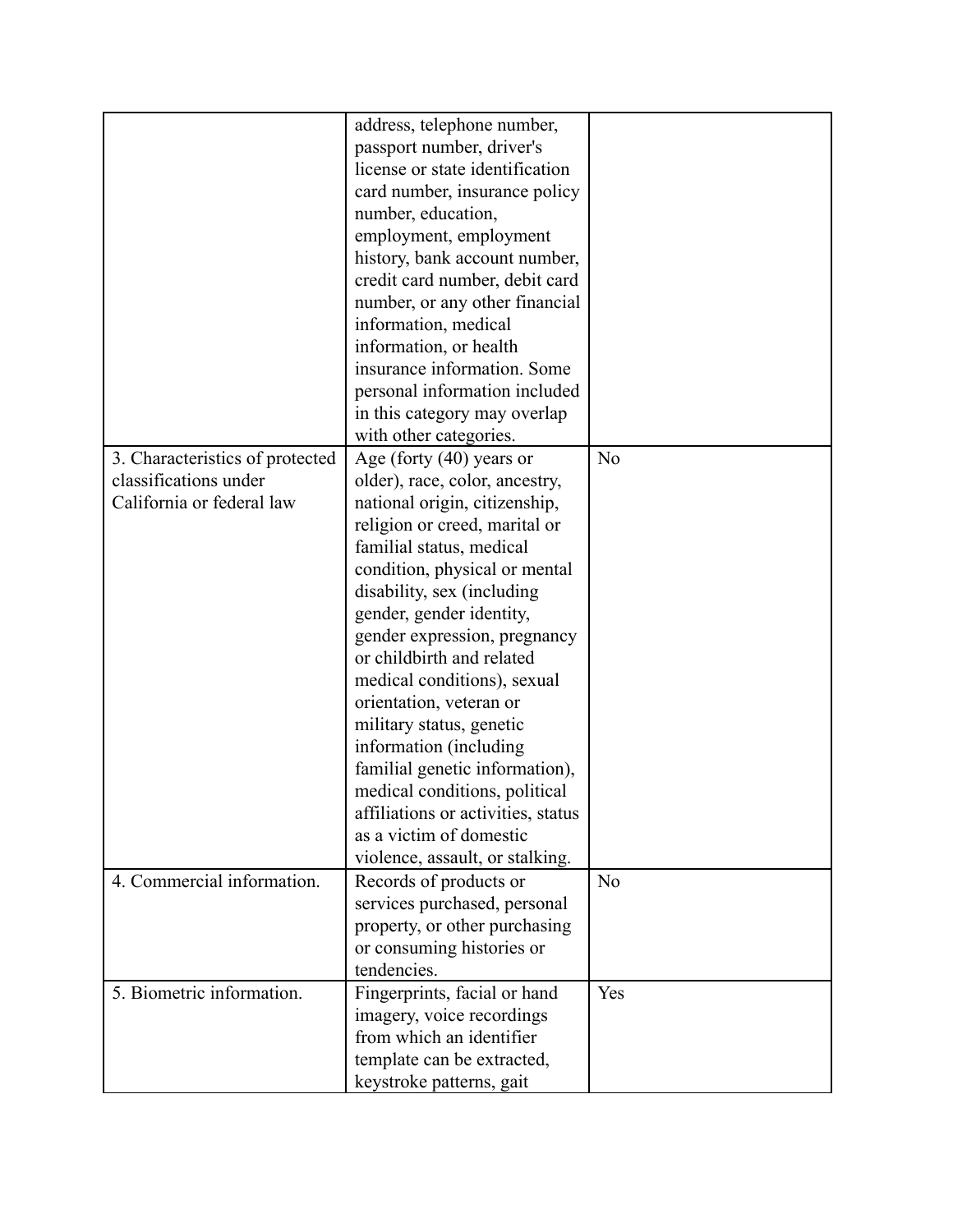|                              | patterns, sleep, health, or<br>exercise data. |     |
|------------------------------|-----------------------------------------------|-----|
|                              |                                               |     |
| 6. Internet or other similar | Browsing history, search                      | Yes |
| network activity information | history, information regarding                |     |
|                              | consumer's interaction with a                 |     |
|                              | website, application, or                      |     |
|                              | advertisement.                                |     |
| 7. Geolocation data          | GPS coordinates or other                      | Yes |
|                              |                                               |     |
|                              | location tracking                             |     |
|                              | information.                                  |     |
| 8. Sensory data              | Audio, electronic, visual,                    | Yes |
|                              | thermal, olfactory, or similar                |     |
|                              | information.                                  |     |
| 9. Professional or           | Employer, employment                          | No  |
| employment-related           | history, resumes and CVs,                     |     |
| information                  | background checks, and other                  |     |
|                              |                                               |     |
|                              | employment-related                            |     |
|                              | information.                                  |     |
| 10. Education information    | Records maintained by an                      | No  |
|                              | educational agency or                         |     |
|                              | institution that pertain to a                 |     |
|                              | student, such as grades and                   |     |
|                              | transcripts.                                  |     |
| 11. Inferences               | Inferences drawn from any of                  | Yes |
|                              | the categories described                      |     |
|                              | above to create a profile                     |     |
|                              | about a consumer reflecting                   |     |
|                              | the consumer's preferences,                   |     |
|                              | characteristics, psychological                |     |
|                              | trends, predispositions,                      |     |
|                              | behavior, attitudes,                          |     |
|                              | intelligence, abilities, and                  |     |
|                              | aptitudes.                                    |     |

The table below describes the sources for each category of personal information we collect, the business and/or commercial purposes for which we use each category of personal information, and the third parties with whom we share each category of personal information we collect.

| Category       | Sources                                       | Business or                                                                      | Third Parties Shared                          |
|----------------|-----------------------------------------------|----------------------------------------------------------------------------------|-----------------------------------------------|
|                |                                               | <b>Commercial Purposes</b>                                                       | With                                          |
| 1. Identifiers | Directly from<br>consumers<br>Website cookies | To fulfill specific<br>consumer requests<br>To enhance the<br>website experience | • Website providers<br>Analytics<br>providers |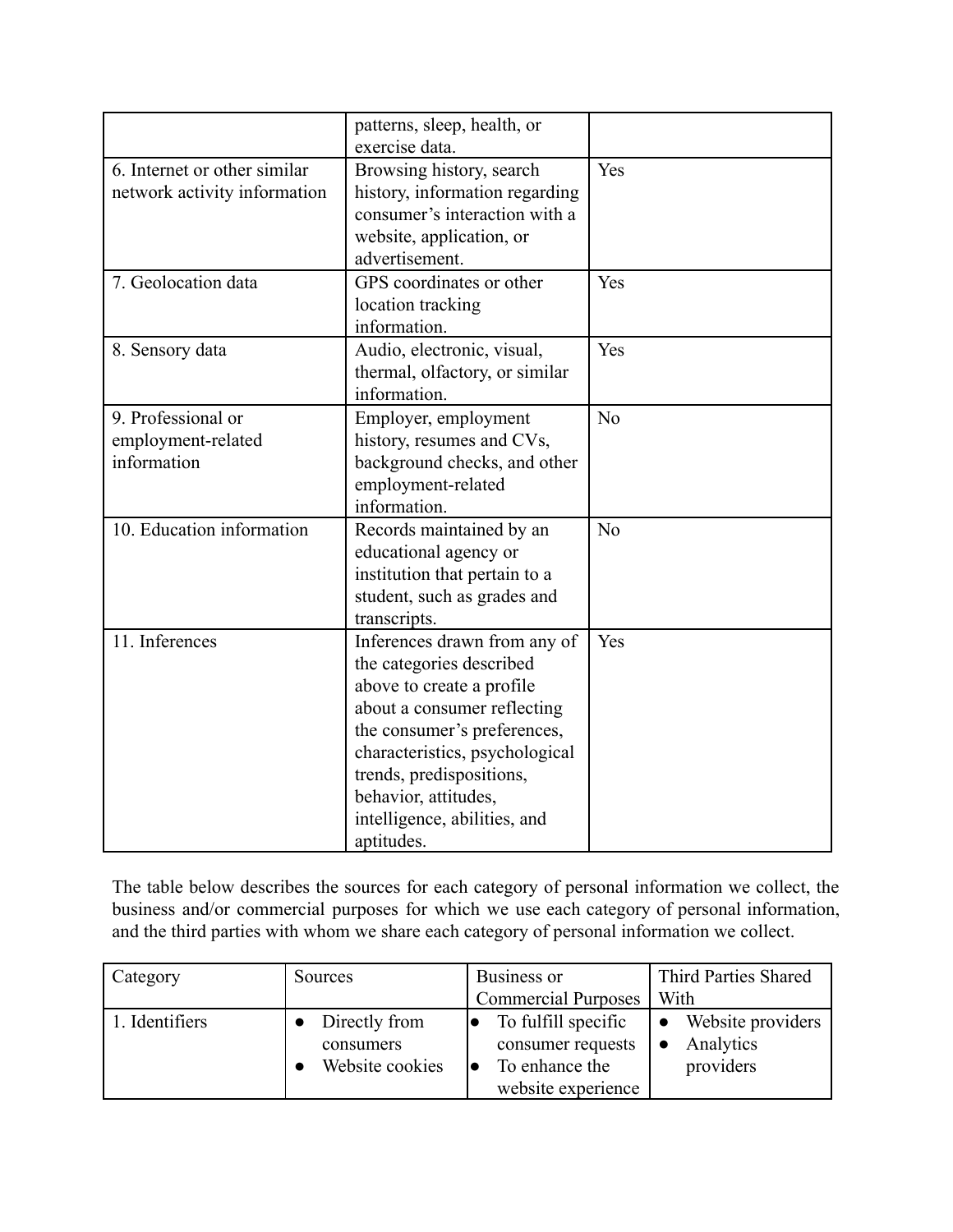|                                                                                             | Website analytics<br>$\bullet$<br>providers                                                                                     | For marketing<br>$\bullet$<br>purposes                                                                                          | Advertising<br>$\bullet$<br>providers<br>Telephone service<br>providers                           |
|---------------------------------------------------------------------------------------------|---------------------------------------------------------------------------------------------------------------------------------|---------------------------------------------------------------------------------------------------------------------------------|---------------------------------------------------------------------------------------------------|
| 2. Customer Records<br>Information                                                          |                                                                                                                                 |                                                                                                                                 |                                                                                                   |
| 3. Characteristics of<br>protected<br>classifications under<br>California or federal<br>law |                                                                                                                                 |                                                                                                                                 |                                                                                                   |
| 4. Commercial<br>information.                                                               |                                                                                                                                 |                                                                                                                                 |                                                                                                   |
| 5. Biometric<br>information.                                                                | Telephone calls<br>$\bullet$                                                                                                    | To fulfill your<br>$\bullet$<br>requests<br>For internal<br>$\bullet$<br>training<br>For marketing<br>For analysis<br>$\bullet$ | Telephone service<br>$\bullet$<br>providers<br>Analytics<br>$\bullet$<br>providers                |
| 6. Internet or other<br>similar network<br>activity information                             | Website cookies<br>Website analytics<br>$\bullet$<br>providers                                                                  | To enhance the<br>$\bullet$<br>website<br>experience<br>For marketing<br>$\bullet$<br>purposes                                  | Website providers<br>Advertising<br>providers                                                     |
| 7. Geolocation data                                                                         | Directly from<br>$\bullet$<br>consumers<br><b>Website Cookies</b><br>Website analytics<br>providers<br>Advertising<br>providers | To analyze<br>$\bullet$<br>website traffic<br>For marketing<br>$\bullet$<br>purposes                                            | Website providers<br>$\bullet$<br>Analytics<br>$\bullet$<br>Providers<br>Advertising<br>providers |
| 8. Sensory data<br>9. Professional or<br>employment-related<br>information                  |                                                                                                                                 |                                                                                                                                 |                                                                                                   |
| 10. Education<br>information                                                                |                                                                                                                                 |                                                                                                                                 |                                                                                                   |
| 11. Inferences                                                                              | Website analytics<br>$\bullet$<br>providers<br>Advertising<br>providers                                                         | For marketing<br>$\bullet$<br>purposes                                                                                          | Analytics<br>$\bullet$<br>Providers<br>Advertising<br>providers                                   |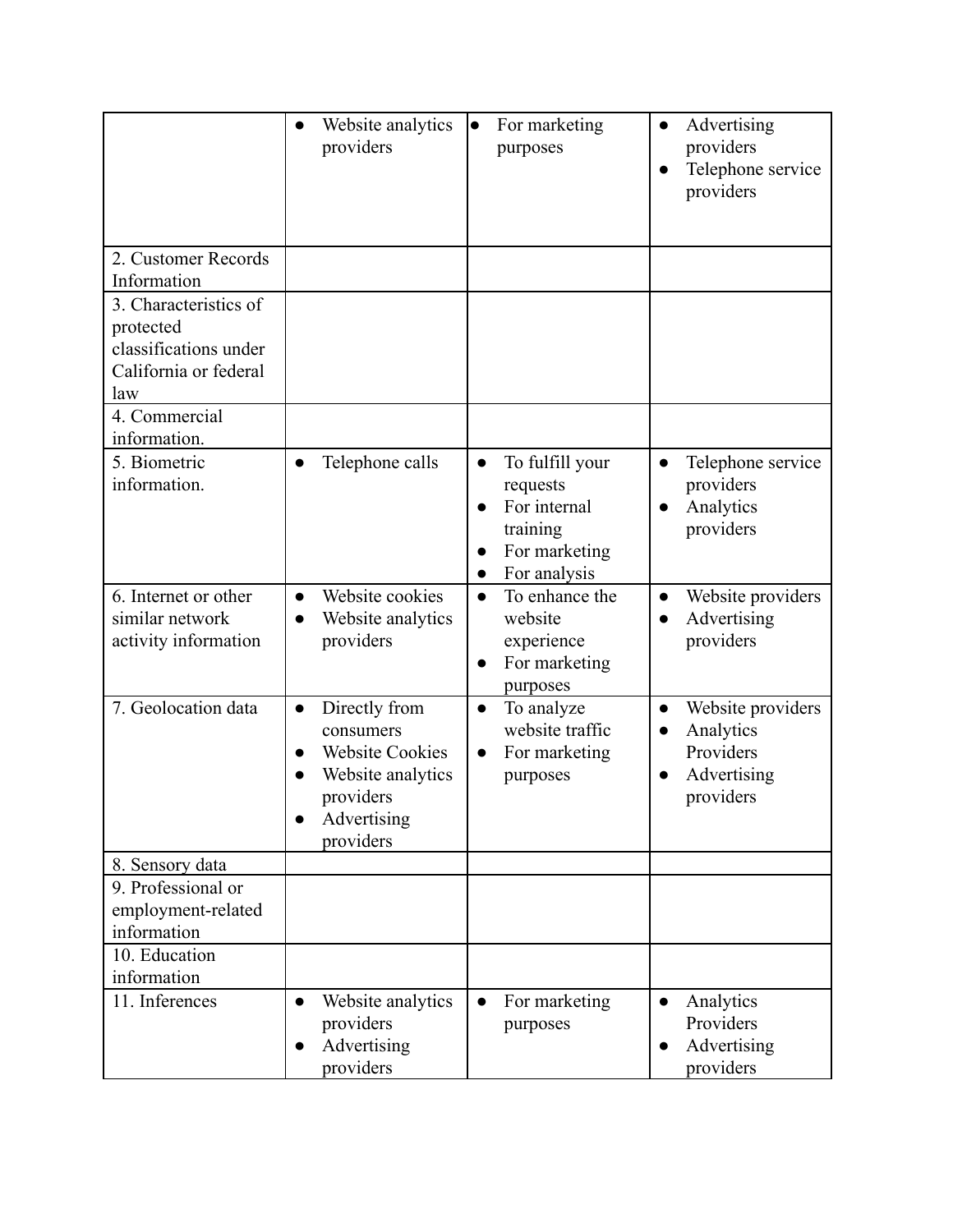### Personal Information We Disclose

a. *Sale of Personal Information* We *[do not sell]* personal information.

## b. *Disclosure of Personal Information for Business Purposes*

We disclose the following categories of personal information for business purposes: identifiers, biometric information, internet or other similar network activity information, geolocation data, and inferences.

We do not sell personal information of minors under the age of sixteen (16) years of age without affirmative authorization.

### Your Rights

If you are a resident of the state(s) identified above, you have specific rights regarding your personal information. This section describes your rights and how to exercise them.

a. *Right to Know About Personal Information Collected, Disclosed, or Sold*

You have the right to request that [GATEWAY VILLAGE APARTMENTS] disclose to you what personal information we collect, use, disclose, and sell. You may exercise this right following the methods described under the subsection titled "Exercising Your Rights" below.

### Right to Delete Personal Information

You have the right to request that [GATEWAY VILLAGE APARTMENTS] delete personal information we may hold about you. You may exercise this right following the methods described under the subsection titled "Exercising Your Rights" below.

Please be aware that we may not always be able to delete your personal information. For example, there may be business or operational reasons why we need to retain personal information. If we deny your request to delete personal information, we will inform you of the basis for our denial in our response to you.

## b. *Right to Opt-Out of Sale of Personal Information*

You have the right to opt out of the sale of your personal information. Because we do not sell personal information, this right does not apply to [GATEWAY VILLAGE APARTMENTS].]

#### c. *Right to Non-Discrimination*

You have the right to not receive discriminatory treatment from [GATEWAY VILLAGE APARTMENTS] for exercising any of your rights described under this "Your Rights" section. This means we will not treat you differently for exercising any of the rights described above.

## Exercising Your Rights

You may exercise each right once every twelve (12) months. To exercise your rights, you must submit a verifiable request to us. To submit a verifiable request, please follow the methods described below:

By email: You may submit requests to  $data.privacy@costmgt.com$ 

By Telephone: You may submit requests by calling 1-800-339-3634

To verify your request, we proceed on a case by case basis to confirm that you are authorized to make any such data privacy request.

You may designate an authorized agent to submit a request on your behalf. To designate an authorized agent, you must have the agent include with the request on your behalf a document